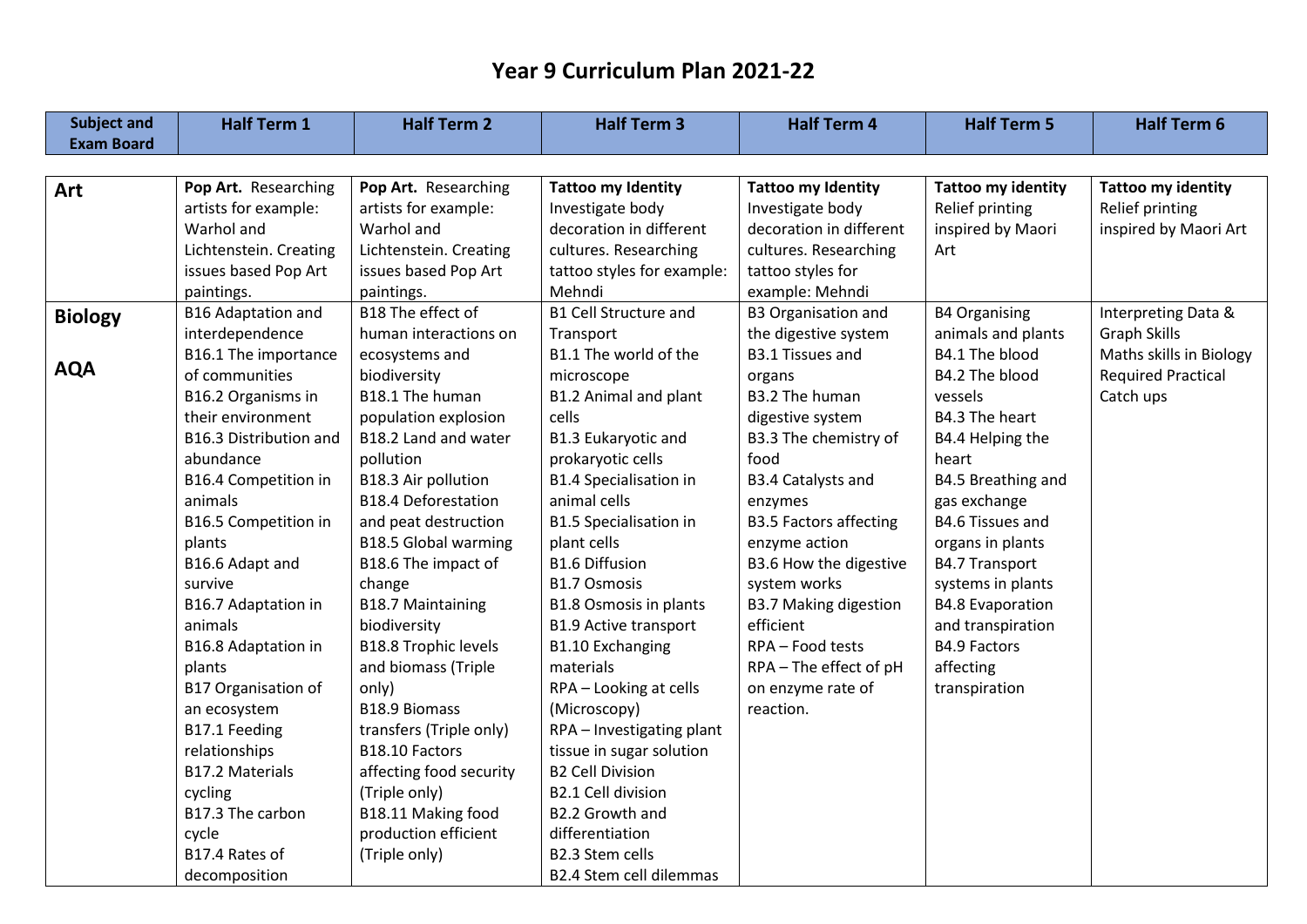| <b>Subject and</b> | <b>Half Term 1</b>           | <b>Half Term 2</b>                    | <b>Half Term 3</b>             | <b>Half Term 4</b>             | <b>Half Term 5</b>                        | <b>Half Term 6</b>            |
|--------------------|------------------------------|---------------------------------------|--------------------------------|--------------------------------|-------------------------------------------|-------------------------------|
| <b>Exam Board</b>  |                              |                                       |                                |                                |                                           |                               |
|                    |                              |                                       |                                |                                |                                           |                               |
|                    | RPA (Triple only) -          | B18.12 Sustainable                    |                                |                                |                                           |                               |
|                    | Rates of                     | food production (Triple               |                                |                                |                                           |                               |
|                    | Decomposition                | only)                                 |                                |                                |                                           |                               |
|                    |                              | Interpreting Data &                   |                                |                                |                                           |                               |
|                    |                              | <b>Graph Skills</b>                   |                                |                                |                                           |                               |
|                    |                              | Math Skills in Biology                |                                |                                |                                           |                               |
|                    |                              | Revision for End of                   |                                |                                |                                           |                               |
|                    |                              | term test                             |                                |                                |                                           |                               |
|                    | <b>Half term</b>             | <b>End of Term</b>                    | <b>Half term Assessment</b>    | End of term exam               | <b>Half term</b>                          | <b>End of Year</b>            |
|                    | <b>Assessment</b>            |                                       |                                |                                | <b>Assessment</b>                         | <b>Assessment</b>             |
|                    | Introduction to              | <b>Assessment</b><br>C13: The Earth's | C14: The Earth's               | C1: Atomic structure           |                                           | C3: Structure and             |
| <b>Chemistry</b>   |                              |                                       |                                | C1.1: Atoms                    | C2: The periodic<br>table                 | bonding                       |
|                    | Chemistry                    | atmosphere<br>C13.1: History of our   | resources<br>C14.1: Finite and | C1.2: Chemical                 | C2.1: Development                         | C3.1: States of matter        |
| <b>AQA</b>         | C1.3: Separating<br>mixtures | atmosphere                            | renewable resources            |                                |                                           | C3.2: Atoms into ions         |
|                    | C1.4: Fractional             |                                       |                                | equations                      | of the periodic table<br>C2.2: Electronic |                               |
|                    |                              | C13.2: Our evolving                   | C14.2: Water safe to<br>drink  | C1.5: History of the           |                                           | C3.3: Ionic bonding           |
|                    | distillation and paper       | atmosphere                            |                                | atom<br>C1.6: Structure of the | structures and the                        | C3.4: Giant ionic             |
|                    | chromatography               | C13.3: Greenhouse                     | C14.4: Treating waste          |                                | periodic table                            | structures                    |
|                    |                              | gases                                 | water                          | atom                           | C2.3: Group 1 - alkali<br>metals          | C3.5: Covalent                |
|                    |                              | C13.4: Global climate                 | C14.5: Life cycle              | C1.7: Ions, atoms and          |                                           | bonding<br>C3.6: Structure of |
|                    |                              | change                                | assessments                    | isotopes                       | C2.4: Group 7 - the                       |                               |
|                    |                              | C13.5: Atmospheric                    | C14.6: Reduce, reuse and       | C1.8: Electronic               | halogens                                  | simple molecules              |
|                    |                              | pollutants                            | recycle                        | structures                     | C2.5: Explaining                          | C3.7: Giant covalent          |
|                    |                              |                                       |                                |                                | trends                                    | structures                    |
|                    |                              |                                       |                                |                                | C2.6: The transition                      | C3.8: Fullerenes and          |
|                    |                              |                                       |                                |                                | elements (TS)                             | graphene                      |
|                    |                              |                                       |                                |                                |                                           | C3.9: Giant metallic          |
|                    |                              |                                       |                                |                                |                                           | structures                    |
|                    |                              |                                       |                                |                                |                                           | C3.10: Nanoparticles          |
|                    |                              |                                       |                                |                                |                                           | (TS)                          |
|                    |                              |                                       |                                |                                |                                           | C3.11: Applications of        |
|                    |                              |                                       |                                |                                |                                           | nanoparticles (TS)            |
|                    |                              | <b>Formative Assessment</b>           | <b>Formative Assessment</b>    | <b>Formative Assessment</b>    | <b>Formative</b>                          | <b>Formative</b>              |
|                    |                              |                                       |                                |                                | <b>Assessment</b>                         | <b>Assessment</b>             |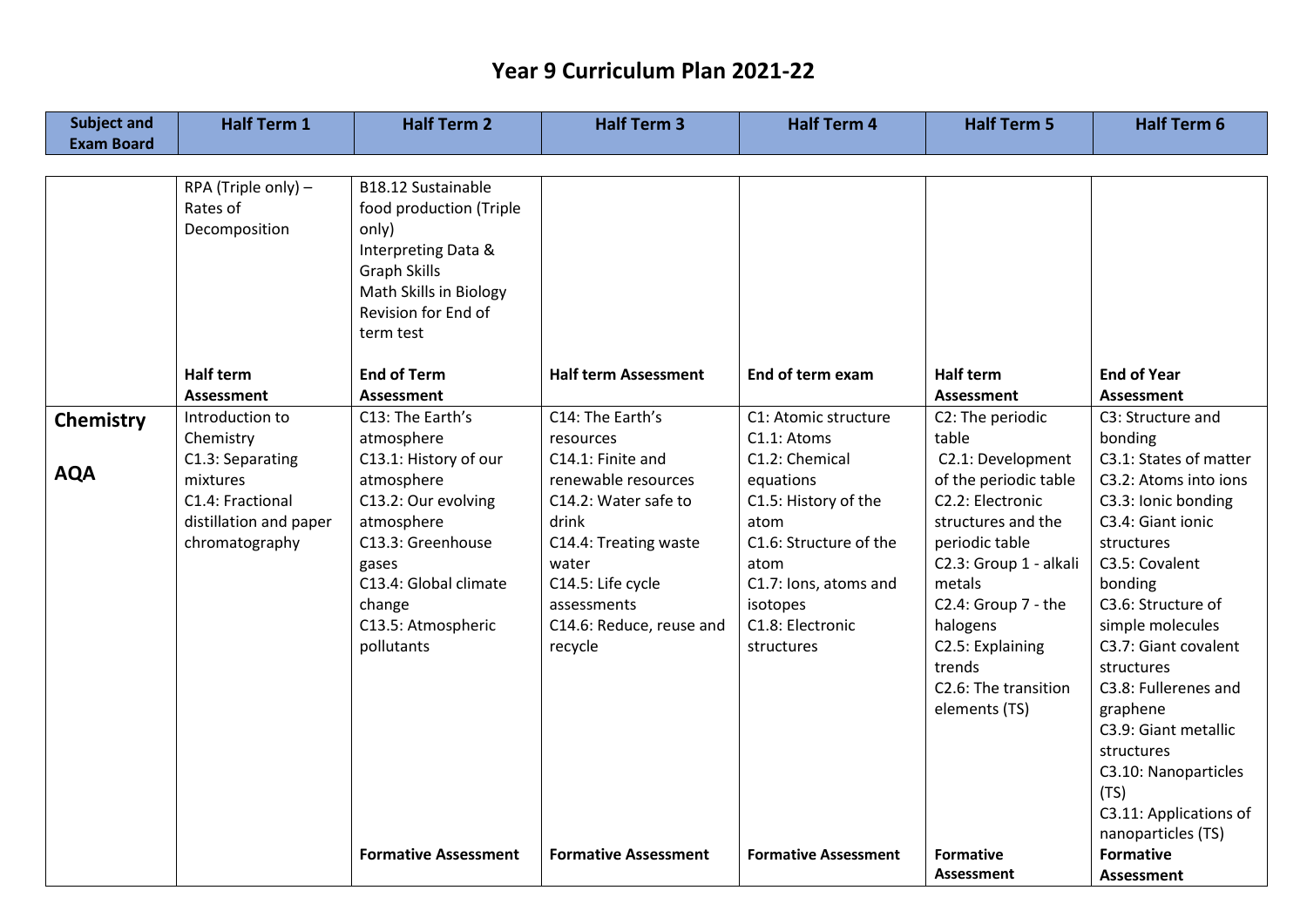| <b>Subject and</b>         | <b>Half Term 1</b>                                                                                                                                                                                                                                                                                                                                                                                                                                                                                                                                                                                                         | <b>Half Term 2</b>                                                                                                                                                                                                                                                                                                                                                                                                                                                                                                                                                                     | <b>Half Term 3</b>                                                                                                                                                                                                                                                                                                                                                                         | <b>Half Term 4</b>                                                                                                                                                                                                                                                                                                                                                                                                             | <b>Half Term 5</b>                                                                                                                                                                                                                                                                                                                                                                                                                                         | <b>Half Term 6</b>                                                                                                                                                                                                                                                                                                                                |
|----------------------------|----------------------------------------------------------------------------------------------------------------------------------------------------------------------------------------------------------------------------------------------------------------------------------------------------------------------------------------------------------------------------------------------------------------------------------------------------------------------------------------------------------------------------------------------------------------------------------------------------------------------------|----------------------------------------------------------------------------------------------------------------------------------------------------------------------------------------------------------------------------------------------------------------------------------------------------------------------------------------------------------------------------------------------------------------------------------------------------------------------------------------------------------------------------------------------------------------------------------------|--------------------------------------------------------------------------------------------------------------------------------------------------------------------------------------------------------------------------------------------------------------------------------------------------------------------------------------------------------------------------------------------|--------------------------------------------------------------------------------------------------------------------------------------------------------------------------------------------------------------------------------------------------------------------------------------------------------------------------------------------------------------------------------------------------------------------------------|------------------------------------------------------------------------------------------------------------------------------------------------------------------------------------------------------------------------------------------------------------------------------------------------------------------------------------------------------------------------------------------------------------------------------------------------------------|---------------------------------------------------------------------------------------------------------------------------------------------------------------------------------------------------------------------------------------------------------------------------------------------------------------------------------------------------|
| <b>Exam Board</b>          |                                                                                                                                                                                                                                                                                                                                                                                                                                                                                                                                                                                                                            |                                                                                                                                                                                                                                                                                                                                                                                                                                                                                                                                                                                        |                                                                                                                                                                                                                                                                                                                                                                                            |                                                                                                                                                                                                                                                                                                                                                                                                                                |                                                                                                                                                                                                                                                                                                                                                                                                                                                            |                                                                                                                                                                                                                                                                                                                                                   |
| Computer<br><b>Science</b> | CS: Basic of inside a<br>computer and the<br>hardware<br>components<br>iMedia:<br>Pre-production skills                                                                                                                                                                                                                                                                                                                                                                                                                                                                                                                    | CS: Python<br>Programming<br>iMedia:<br>Pre-production skills                                                                                                                                                                                                                                                                                                                                                                                                                                                                                                                          | CS: Python Programming<br>and Project<br>iMedia:<br>Multimedia                                                                                                                                                                                                                                                                                                                             | CS: Computational<br>Thinking<br>iMedia:<br>Multimedia                                                                                                                                                                                                                                                                                                                                                                         | CS:<br>iMedia:<br>Photoshop                                                                                                                                                                                                                                                                                                                                                                                                                                | CS:<br>iMedia:<br>Photoshop                                                                                                                                                                                                                                                                                                                       |
| <b>Dance</b>               | Introduction to Dance:<br>Technical skills;<br>Action<br>$\bullet$<br>Space<br><b>Dynamics</b><br>Relationship<br>Timing content<br>Rhythmic content<br>Movement in a<br>stylistically<br>accurate way.<br><b>Assessment: Group</b><br>choreography and<br>performance<br>Written test consolidating<br>technical skills.<br>Technique dance classes<br>focusing on;<br>Contemporary<br><b>Ballet</b><br>Street<br>$\bullet$<br>Dance Appreciation of a<br>professional dance work:<br>Emancipation of<br>Expressionism<br>Features of<br>$\bullet$<br>production<br>Choreographic<br>approaches,<br>content and<br>intent | Introduction to Dance:<br>Choreographic Process;<br>knowledge, understand<br>and skills for choreography<br>Choreographic<br>$\bullet$<br>process<br>Structuring<br>devices<br>Choreographic<br>devices<br>Assessment: Solo or group<br>choreography and<br>performance<br><b>Written test consolidating</b><br>choreographic process<br>Technique dance classes<br>focusing on;<br>Contemporary<br>$\bullet$<br>Lyrical<br>$\bullet$<br><b>Ballet</b><br>$\bullet$<br><b>Street</b><br>$\bullet$<br><b>Continuation of Dance</b><br>Appreciation:<br>Emancipation of<br>Expressionism | Introduction to Dance:<br>Safe working practice during<br>performance and process.<br>Technique dance classes<br>focusing on;<br>Contemporary<br>$\bullet$<br>Lyrical<br>Contact<br><b>Ballet</b><br>Street<br>$\bullet$<br>Dance Appreciation of a<br>professional dance work:<br>Shadows<br>Features of<br>$\bullet$<br>production<br>Choreographic<br>approaches,<br>content and intent | Introduction to Dance:<br><b>Continuation of Safe</b><br>working practice during<br>performance and process.<br>Technique dance classes<br>focusing on;<br>Contemporary<br>$\bullet$<br>Lyrical<br>$\bullet$<br>Contact<br><b>Ballet</b><br><b>Street</b><br>$\bullet$<br><b>Assessment: Written test</b><br>consolidating safe<br>working practice.<br><b>Continuation of Dance</b><br><b>Appreciation:</b><br><b>Shadows</b> | Introduction to Dance:<br>Performance<br>environments;<br>Proscenium<br>$\bullet$<br>arch<br>End stage<br>In the round<br>Site-sensitive<br>Dance for<br>camera<br>Technique dance<br>classes focusing on;<br>Contemporary<br>Lyrical<br>Contact<br><b>Ballet</b><br>Street<br>$\bullet$<br><b>Assessment: Written</b><br>test consolidating<br>performance<br>environments<br><b>Dance Appreciation of</b><br>a professional dance<br>work: A Linha Curva | Site-sensitive summer<br>project.<br>Students working in<br>small groups<br>choreographing,<br>performing, recording in<br>non-theatre spaces.<br>Assessment:<br>Choreography and<br>performance skills<br>assessed based on the<br>recording of the site<br>sensitive project.<br><b>Continuation of Dance</b><br>Appreciation: A Linha<br>Curva |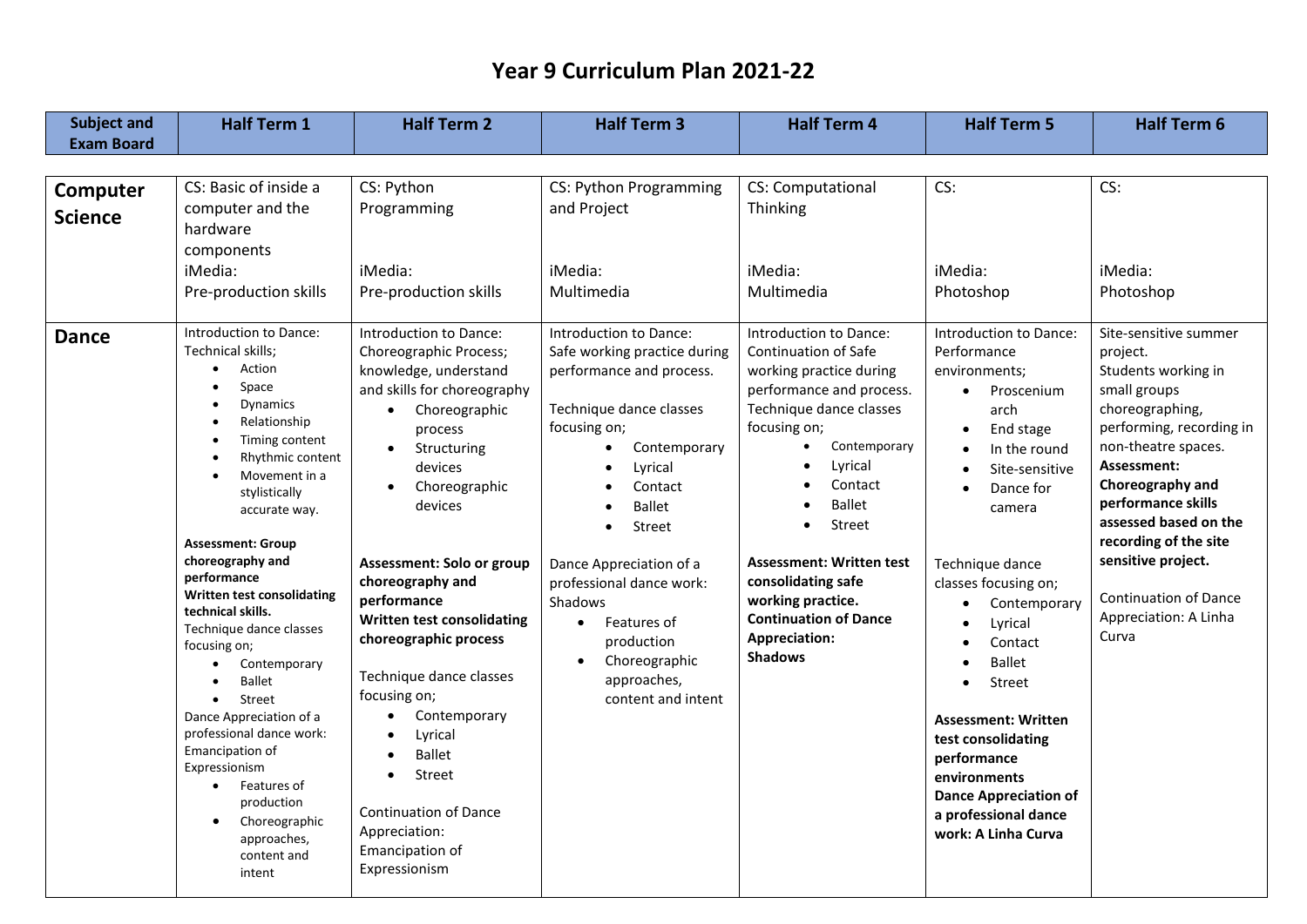| <b>Exam Board</b><br>Food<br>Design and<br>Engineering - BBQ<br>Design and                                                                                                                   |  |
|----------------------------------------------------------------------------------------------------------------------------------------------------------------------------------------------|--|
|                                                                                                                                                                                              |  |
|                                                                                                                                                                                              |  |
|                                                                                                                                                                                              |  |
| Technology - Toy<br>Students will learn<br>spatula<br>Technology/                                                                                                                            |  |
| Students work in the<br>about the different<br>train project                                                                                                                                 |  |
| Food/<br>Students work in the<br>format of EAL<br>nutrients and the                                                                                                                          |  |
| <b>Engineering</b><br>format of AQA<br>Engineering by learning<br>nutritional needs for                                                                                                      |  |
| about health and safety<br>healthy living. The<br>Design and<br>Completed on a                                                                                                               |  |
| Technology GCSE by<br>practice, drawing skills,<br>cooking methods<br>12 week                                                                                                                |  |
| creating a portfolio<br>and metals. Students will<br>and heat transfer in<br>rotation.                                                                                                       |  |
| of work inspired by a<br>then put the skills and<br>food. Food science                                                                                                                       |  |
| real client. Students<br>knowledge learnt into<br>including raising                                                                                                                          |  |
| will manufacture out<br>manufacturing a metal<br>agents and micro-                                                                                                                           |  |
| of wood and plastic<br><b>BBQ</b> spatula<br>organisms.                                                                                                                                      |  |
| the toy train which                                                                                                                                                                          |  |
| they have designed                                                                                                                                                                           |  |
| for the customer.                                                                                                                                                                            |  |
| Pop Art. Using<br>Pop Art. (Using<br><b>Tattoo my Identity</b><br><b>Tattoo my Identity</b><br><b>Introduction to</b><br><b>Introduction to</b><br><b>Digital Art</b>                        |  |
| Photoshop to create<br>Using Photoshop to<br>Using Photoshop to<br>Photoshop to create<br>Photography and<br>Photography and                                                                 |  |
| Digital Art pieces<br>Digital Art pieces<br>create Digital Art pieces<br>create Digital Art<br><b>Graphics</b><br><b>Graphics</b>                                                            |  |
| inspired by Peter<br>inspired by Peter Blake<br>inspired Maori tattoos.<br>pieces inspired Maori<br>Creating a book<br>Creating a book cover                                                 |  |
| <b>Blake and Andy</b><br>design influenced by<br>and Andy Warhol.<br>cover design<br>tattoos.                                                                                                |  |
| influenced by<br>Warhol.<br>contemporary book                                                                                                                                                |  |
| contemporary book<br>covers, using own                                                                                                                                                       |  |
| covers, using own<br>photographs.                                                                                                                                                            |  |
| photographs.                                                                                                                                                                                 |  |
| <b>Short Film Project</b><br><b>Exploring Theatre</b><br>Devising in the Style of<br><b>Production Project</b><br><b>Induction to GCSE</b><br><b>Exploring Practitioners</b><br><b>Drama</b> |  |
| Students will use their<br><b>Drama-The</b><br><b>Companies</b>                                                                                                                              |  |
| Students will explore<br>Appling the styles<br>Students will explore<br>new found knowledge to<br>Each class will be<br><b>Development of Drama</b>                                          |  |
| learned from topic 1<br>directed by their<br>three practitioners;<br>create a performance<br>Introducing students to<br>theatre companies such as;                                           |  |
| Stanislavski, Brecht and<br>students will now create,<br>based in the style of one<br>the GCSE drama<br>teacher in a short play.<br><b>Frantic Assembly</b><br>$\bullet$                     |  |
| perform and record their<br>Artaud.<br>of the theatre companies<br>curriculum begins with<br>Punch Drunk<br>$\bullet$                                                                        |  |
| own short film.<br>Students will have an<br>a look at drama<br>explored.<br>Knee High                                                                                                        |  |
| These three key<br>option to work in a<br>throughout history.<br>Geko<br>They will be required to<br>performance or<br>practitioners are all                                                 |  |
| Analysing the impact of<br>Paper Birds<br>diverse in style and<br>short films, camera<br>justify their creative<br>Theatre has evolved<br>production role.                                   |  |
| Students will explore these<br>choices and build a<br>approach and this initial<br>angles and story-telling<br>over many, many years<br>in practice and analyse                              |  |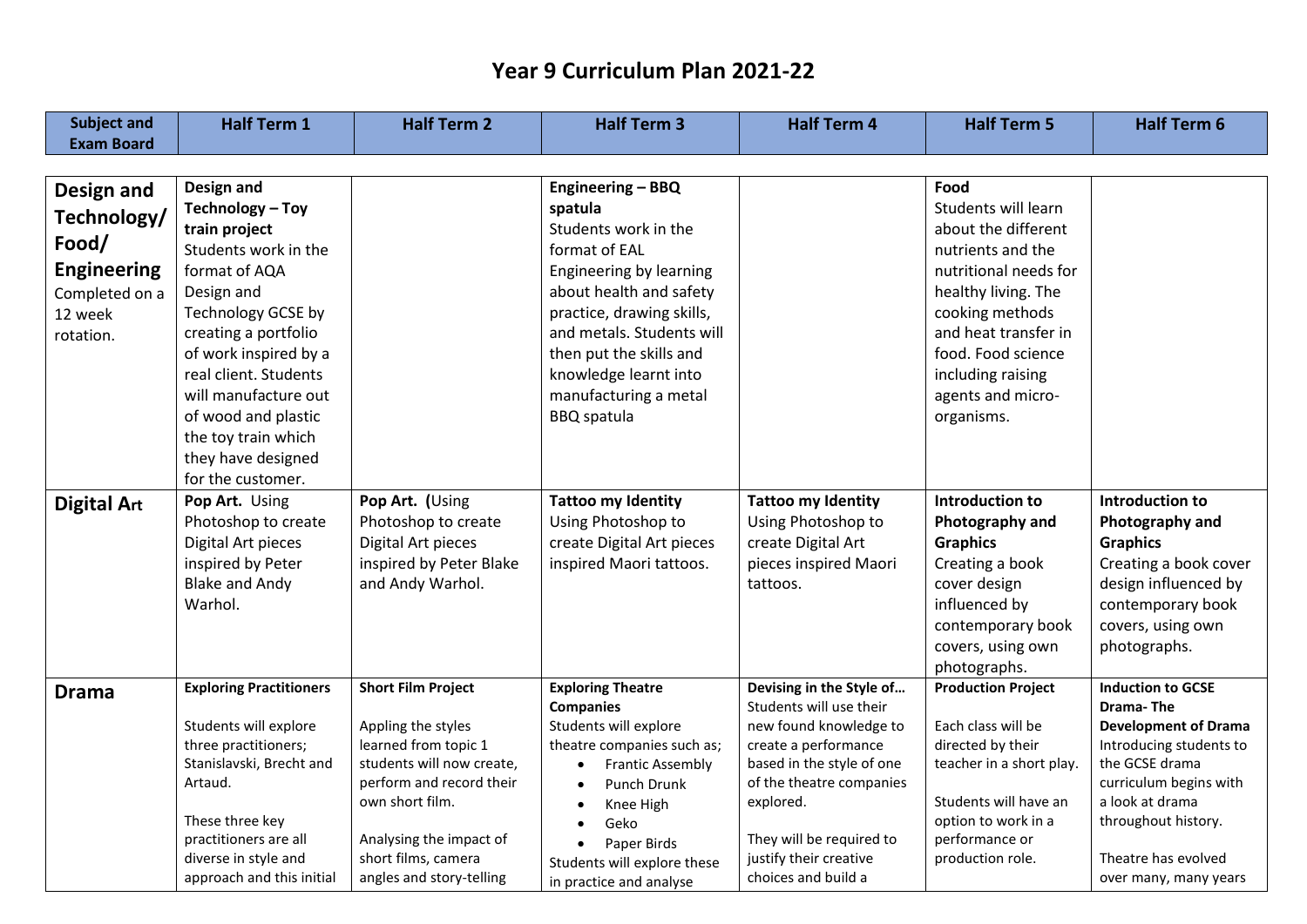| <b>Subject and</b> | <b>Half Term 1</b>      | <b>Half Term 2</b>                       | <b>Half Term 3</b>          | <b>Half Term 4</b>       | <b>Half Term 5</b>    | <b>Half Term 6</b>          |
|--------------------|-------------------------|------------------------------------------|-----------------------------|--------------------------|-----------------------|-----------------------------|
| <b>Exam Board</b>  |                         |                                          |                             |                          |                       |                             |
|                    |                         |                                          |                             |                          |                       |                             |
|                    | introduction will cover | and acting for stage and                 | their work from a theatre   | substantial performance  | Culminating with the  | and built to become an      |
|                    | their styles;           | screen, students will                    | critic perspective.         | for their class.         | best pieces chosen to | overarching term for        |
|                    | Naturalism<br>$\bullet$ | work in groups to create                 |                             |                          | performance at our    | many performance            |
|                    | <b>Epic Theatre</b>     | a final assessment piece<br>inspired by; |                             |                          | end of year showcase! | forms.                      |
|                    | Theatre of<br>Cruelty   | Stanislavski                             |                             |                          |                       | Students will learn how     |
|                    |                         | <b>Brecht</b>                            |                             |                          |                       | to create a devised         |
|                    |                         | Artaud                                   |                             |                          |                       | performance for GCSE.       |
|                    |                         |                                          |                             |                          |                       |                             |
|                    | Assessment:             | Assessment:                              | Assessment:                 | Assessment               | <b>Assessment</b>     | Assessment:                 |
|                    | Participation in an     | Small Group Short Film                   | A Review of a Live Theatre  | Performance in the style | 20mins Performance    | <b>Teacher-led Devising</b> |
|                    | ASSESSMENT              | Project                                  | Performance                 | of                       | Whole Group           | Mock                        |
|                    | <b>WORKSHOP</b>         |                                          | (written)                   |                          |                       |                             |
|                    | Homework:               | Homework:                                | Homework:                   | Homework:                |                       |                             |
|                    | Terminology quizzes on  | Terminology quizzes on                   | Long Project - Review       |                          |                       |                             |
|                    | Google Classroom        | Google Classroom                         | planning & preparation      | Justifying Choices       |                       |                             |
| <b>English</b>     | Prose - Of Mice and     | Shakespeare                              | Spoken Language             | Poetry - Moon on the     | Drama - A Taste of    | <b>Exam Prep</b>            |
|                    | Men                     | (Romeo & Juliet)                         | Students will write and     | <b>Tides</b>             | Honey                 | Students will be            |
|                    | Students will read and  | Students will read and                   | deliver their GCSE spoken   | Students will develop    | Students will read    | taught Language             |
|                    | analyse the novella:    | analyse the play:                        | language presentation.      | understanding of a       | and analyse the play: | Paper 2 - 'Writers'         |
|                    | 'Of Mice and Men'.      | 'Romeo and Juliet'.                      |                             | range of poems from      | 'A Taste of Honey'.   | viewpoints and              |
|                    | They will develop their | They will develop their                  |                             | the Moon on the Tide     |                       | perspectives.'              |
|                    | understanding of        | understanding of                         |                             | anthology.               | They will develop     |                             |
|                    | language, structure,    | language, structure,                     |                             | They will develop their  | their understanding   |                             |
|                    | context and form.       | context and form.                        |                             | understanding of         | of language,          |                             |
|                    |                         |                                          |                             | language, structure,     | structure, context    |                             |
|                    | Assessment:             | Assessment:                              | Assessment:                 | context and form.        | and form.             |                             |
|                    | The students are        | The students will write                  | Students will deliver their |                          |                       |                             |
|                    | required to write an    | an analytical essay                      | speech.                     |                          |                       |                             |
|                    | analytical essay based  | based on the                             | They will be awarded        | Assessment:              | Assessment:           | Assessment:                 |
|                    | on the presentation of  | presentation of a                        | either a Pass, Merit or     | Students will write an   | Students will write   | Students will complete      |
|                    | a theme or character    | theme/emotion/                           | Distinction based on the    | analytical essay         | an analytical essay   | a GCSE language paper       |
|                    | in the novella.         | attitude/character in the                | GCSE criteria.              | comparing two of the     | on the play.          | two exam.                   |
|                    |                         | play.                                    |                             | poems they have          |                       |                             |
|                    |                         |                                          |                             | studied.                 |                       |                             |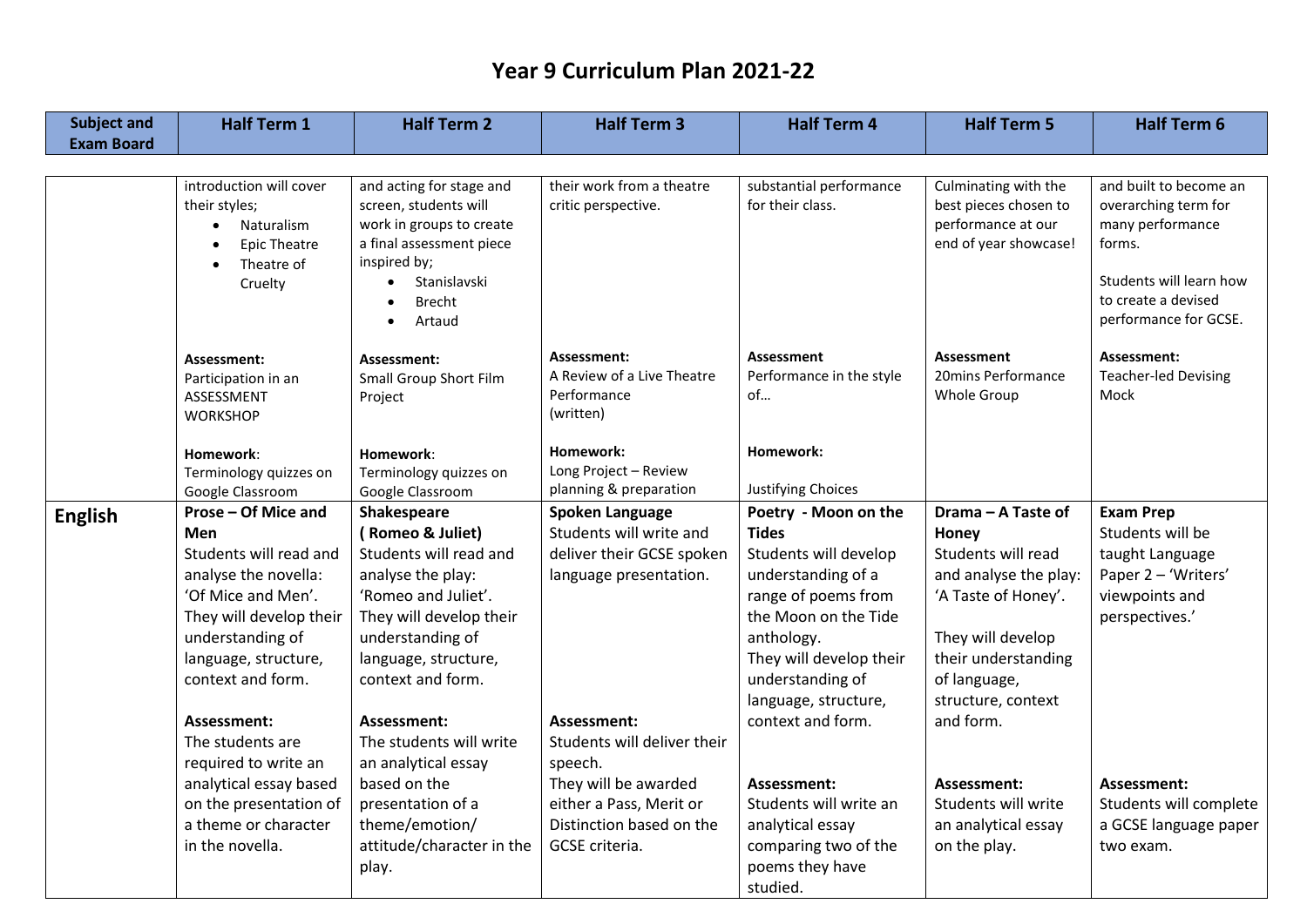| <b>Subject and</b> | <b>Half Term 1</b>                               | <b>Half Term 2</b>                     | <b>Half Term 3</b>             | <b>Half Term 4</b>                | <b>Half Term 5</b>      | <b>Half Term 6</b>                                  |
|--------------------|--------------------------------------------------|----------------------------------------|--------------------------------|-----------------------------------|-------------------------|-----------------------------------------------------|
| <b>Exam Board</b>  |                                                  |                                        |                                |                                   |                         |                                                     |
|                    |                                                  |                                        |                                |                                   |                         |                                                     |
| <b>French</b>      | M1 Qui suis-je?                                  | M1 Qui suis-je?                        | M2 Le temps des loisirs        | M2 Le temps des                   | M3 Jours ordinaires,    | M3 Jours ordinaires,                                |
|                    | (Who am I?)                                      | (Who am I?)                            | (Leisure time)                 | loisirs (Leisure time)            | jours de fête           | jours de fête                                       |
|                    | Family, friends and                              | Family, friends and                    | Sport, music, technology       | Sport, music,                     | (Ordinary days, days    | (Ordinary days, days                                |
|                    | going out                                        | going out                              | films and TV                   | technology films and              | of celebrations)        | of celebrations)                                    |
|                    |                                                  |                                        |                                | <b>TV</b>                         | Daily life and special  | Daily life and special                              |
|                    |                                                  |                                        |                                |                                   | occasions               | occasions                                           |
|                    |                                                  | <b>End of module</b>                   |                                | <b>End of module</b>              |                         | <b>EOY 9 exams</b>                                  |
|                    |                                                  | assessment L R W                       |                                | assessment L R W                  |                         | $LR W + speaking$                                   |
| Geography          | <b>Tropical Rainforest</b><br>And People and the | <b>Energy Consumption</b>              | <b>Middle East - Resources</b> | <b>Human Trafficking</b>          | <b>Rivers</b>           | <b>Coasts</b>                                       |
|                    | <b>Biosphere</b>                                 |                                        |                                |                                   |                         |                                                     |
|                    |                                                  |                                        |                                |                                   |                         |                                                     |
|                    | <b>Assessment</b>                                | <b>Assessment</b>                      | <b>Assessment</b>              | <b>Assessment</b>                 | <b>Assessment</b>       | <b>Assessment</b>                                   |
|                    | <b>Decision Making</b>                           | <b>Decision Making</b>                 | Displaying Beautiful           | <b>Group Project</b>              | End of Topic            | End of Topic                                        |
|                    | Exercise                                         | Exercise                               | Work                           |                                   | Assessment              | Assessment                                          |
|                    |                                                  |                                        |                                |                                   |                         |                                                     |
| <b>History</b>     | Why did civilians find                           | What were the                          | <b>How did the Superpowers</b> | Was the Cold War                  | <b>How did the Cold</b> | <b>Introduction to</b>                              |
|                    | themselves in the                                | turning points of                      | become so powerful?            | really cold? (1)                  | War end?                | GCSE:                                               |
|                    | front line in WW2?                               | <b>WW2?</b>                            |                                |                                   | China, Vietnam,         | Migration enquiry -                                 |
|                    |                                                  |                                        | Migration and                  | Assessment:                       | Afghanistan and the     | what does it mean to                                |
|                    |                                                  |                                        | Settlement in the              | Who was to blame for              | the collapse of         | be British?                                         |
|                    |                                                  |                                        | American West.                 | the start of the Cold             | communism.              |                                                     |
|                    |                                                  |                                        |                                | War?                              |                         | <b>Summative</b>                                    |
|                    |                                                  |                                        | Stalin and the USSR.           |                                   |                         | assessment:                                         |
|                    |                                                  |                                        |                                | Was the Cold War                  |                         | baseline test.                                      |
|                    |                                                  |                                        |                                | really cold? (2)                  |                         |                                                     |
|                    |                                                  |                                        |                                |                                   |                         | <b>End of unit formative</b><br>assessment: how far |
|                    | Assessment:<br>evidence based                    | Assessment:<br>Extended writing on the |                                | Assessment:<br>Extended writing - |                         | have stories of                                     |
|                    | evaluation on allied                             | bombing of Hiroshima                   |                                | The Cuban Missile                 |                         | migration to Britain                                |
|                    | bombing campaign.                                | and Nagasaki                           |                                | Crisis                            |                         | been the same from                                  |
|                    |                                                  |                                        |                                |                                   |                         | the Middle Ages to                                  |
|                    |                                                  |                                        |                                |                                   |                         | the present?                                        |
|                    |                                                  |                                        |                                |                                   |                         |                                                     |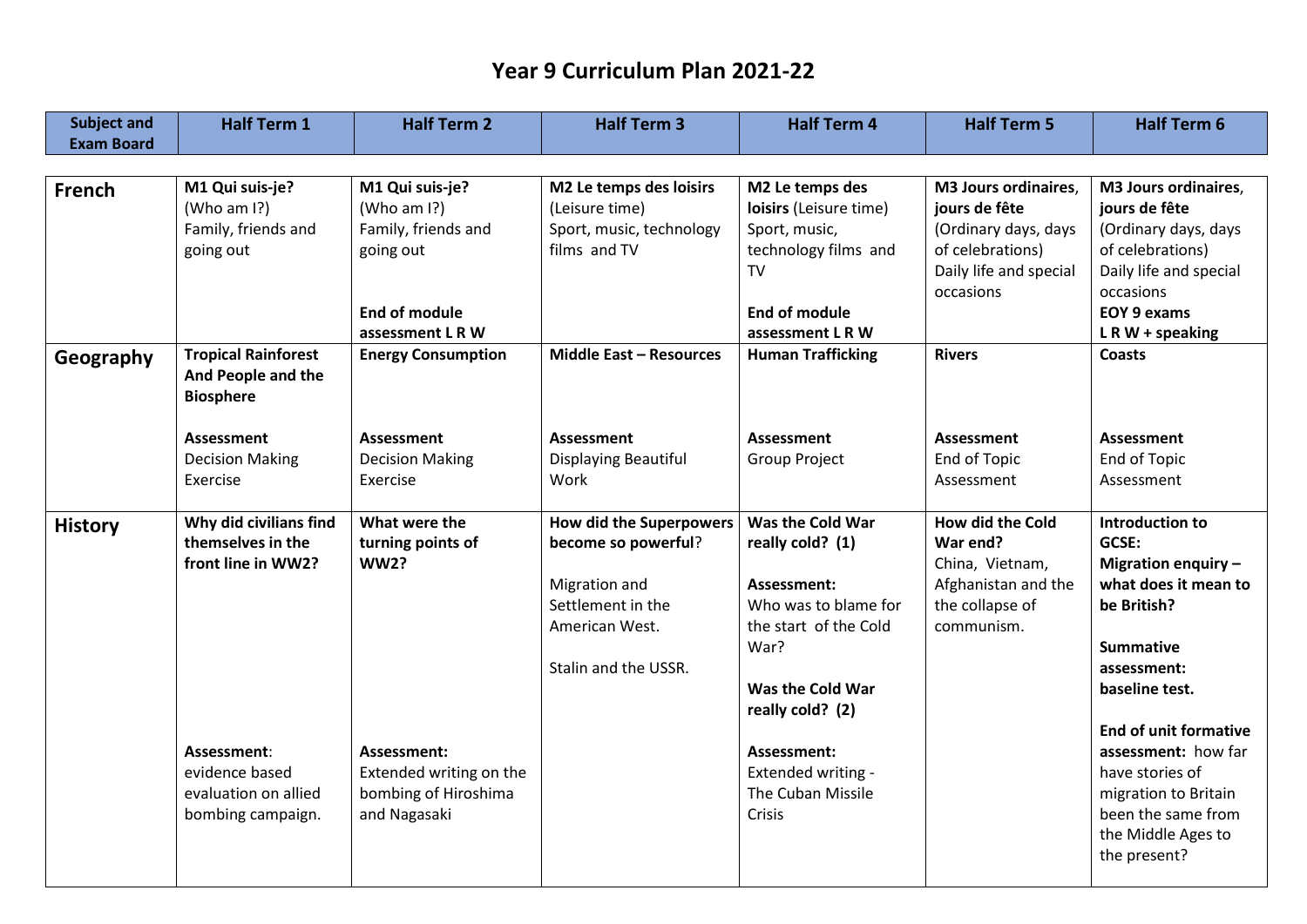| <b>Subject and</b><br><b>Exam Board</b>                                           | <b>Half Term 1</b>                                                                                                                                               | <b>Half Term 2</b>                                                                                                                            | <b>Half Term 3</b>                                                                          | <b>Half Term 4</b>                                                                                                                                             | <b>Half Term 5</b>                                                                                  | <b>Half Term 6</b>                                                                                                                                                      |
|-----------------------------------------------------------------------------------|------------------------------------------------------------------------------------------------------------------------------------------------------------------|-----------------------------------------------------------------------------------------------------------------------------------------------|---------------------------------------------------------------------------------------------|----------------------------------------------------------------------------------------------------------------------------------------------------------------|-----------------------------------------------------------------------------------------------------|-------------------------------------------------------------------------------------------------------------------------------------------------------------------------|
|                                                                                   |                                                                                                                                                                  |                                                                                                                                               |                                                                                             |                                                                                                                                                                |                                                                                                     |                                                                                                                                                                         |
| <b>ICT</b><br>iMedia /<br><b>Certificate</b><br>in Digital<br><b>Applications</b> | CS: Basic of inside a<br>computer and the<br>hardware<br>components<br>iMedia:<br>Pre-production skills                                                          | CS: Python<br>Programming<br>iMedia:<br>Pre-production skills                                                                                 | CS: Python Programming<br>and Project<br>iMedia:<br>Multimedia                              | CS: Computational<br>Thinking<br>iMedia:<br>Multimedia                                                                                                         | CS:<br>iMedia:<br>Photoshop                                                                         | CS:<br>iMedia:<br>Photoshop                                                                                                                                             |
| <b>Maths</b>                                                                      | Higher<br><b>Unit 1 -</b><br>Arithmetic,<br>Multiples &<br><b>Factors</b><br>Unit 2 -<br>$\bullet$<br>Sequences<br>Unit 3 - Straight<br>$\bullet$<br>line graphs | Higher<br>Unit $4-$<br>$\bullet$<br>Approximations<br>Unit $5 -$<br>$\bullet$<br>Percentages<br>Unit $6-$<br>$\bullet$<br>Perimeter &<br>Area | <b>Higher</b><br>Unit 7 - Fractions<br>Unit 8 -<br>$\bullet$<br>Transformations             | Higher<br>Unit 9 - Ratio &<br>Proportion<br>Unit 10 - Direct<br>& Inverse<br>Proportion<br>Unit 11 - Angles<br>& 2D Shapes                                     | Higher<br>Unit 12 -<br>Expressions<br>Unit $13 -$<br>Inequalities<br>Unit $14 -$<br>Probability     | <b>Higher</b><br>$\bullet$ Unit 15 -<br><b>Collecting Data</b><br>Unit $16 -$ Averages<br>& Range<br>Unit $17 -$<br>Displaying Data                                     |
|                                                                                   | <b>Foundation</b><br>Unit 1 - Non-<br>Calculator<br>Arithmetic<br>Unit 2 -<br>$\bullet$<br>Approximations<br>Unit 3 - Powers &<br>$\bullet$<br>Roots             | <b>Foundation</b><br>Unit 4 - Multiples &<br><b>Factors</b><br>Unit 5 - Fractions<br>$\bullet$<br>Unit 6 - Ratios<br>$\bullet$                | <b>Foundation</b><br>Unit 7 - Percentages<br>Unit 8 - Algebraic<br>$\bullet$<br>Expressions | <b>Foundation</b><br>Unit 9 - Equations,<br>$\bullet$<br>Identities &<br>Inequalities<br>Unit 10 - Formulas<br>& Functions<br>Unit 11 - Sequences<br>$\bullet$ | <b>Foundation</b><br>Unit 12 - Graphs<br>& Equations<br>Unit 13 - Real-<br>$\bullet$<br>Life Graphs | <b>Foundation</b><br>Unit 14 -<br>$\bullet$<br>Proportion<br>Unit 15 - Angles &<br>$\bullet$<br>2D Shapes<br>Unit 16 - Units,<br>$\bullet$<br>Measuring &<br>Estimating |
|                                                                                   | Assessment<br>Topic tests $-50$ mins<br>End of term<br>Assessment - 50<br>mins                                                                                   | Assessment<br>Topic tests - 50 mins<br>End of HT1 & HT2<br>Assessment - 50 mins                                                               | <b>Assessment</b><br>Topic tests $-50$ mins                                                 | Assessment<br>Topic tests - 50 mins<br>End of HT3 & HT4<br>Assessment - 50 mins                                                                                | <b>Assessment</b><br>Topic tests $-50$<br>mins                                                      | <b>Assessment</b><br>Topic tests $-50$ mins<br><b>End of Year Exams</b>                                                                                                 |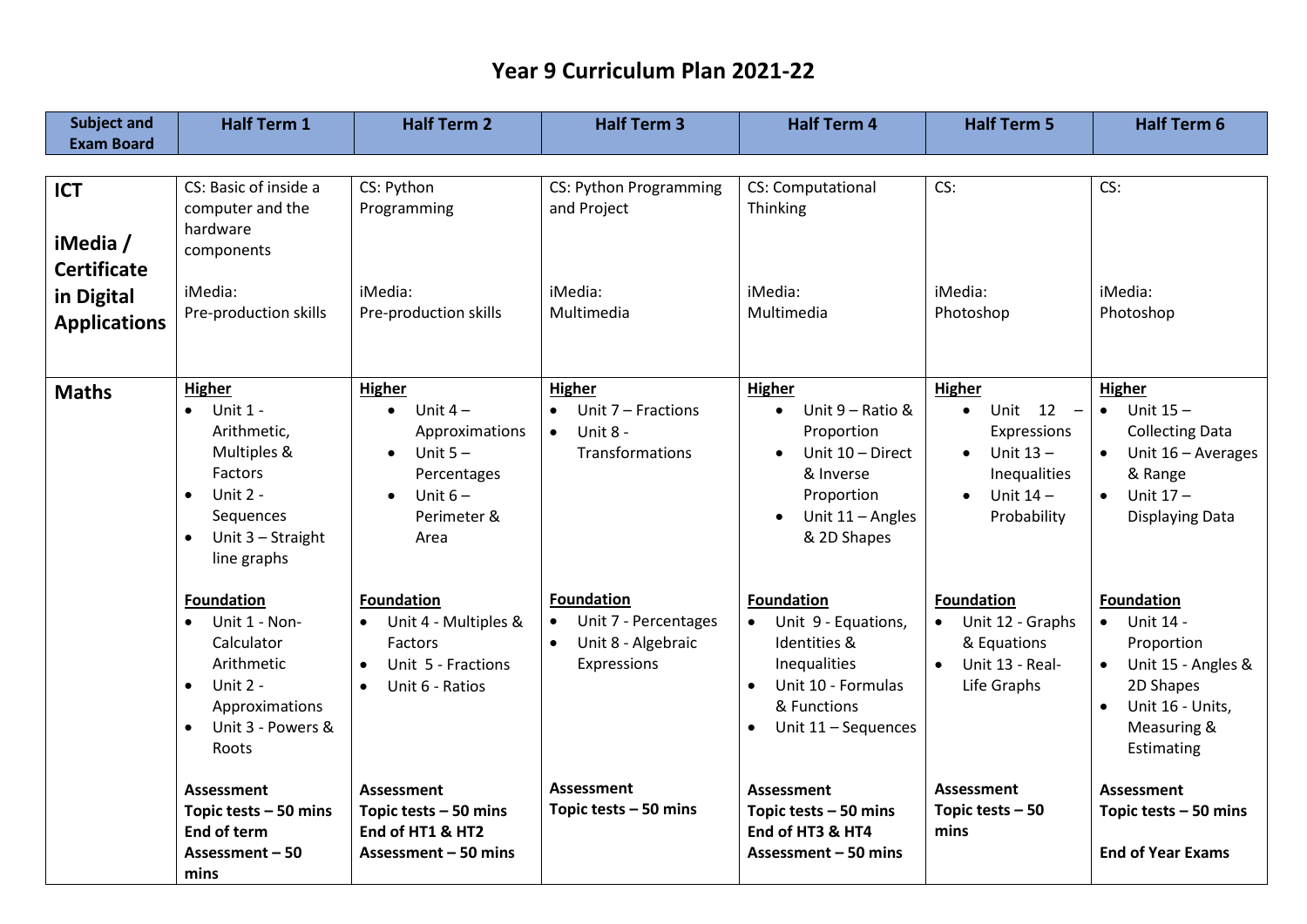| <b>Subject and</b> | <b>Half Term 1</b>           | <b>Half Term 2</b>      | <b>Half Term 3</b>       | <b>Half Term 4</b>           | <b>Half Term 5</b>    | <b>Half Term 6</b>           |
|--------------------|------------------------------|-------------------------|--------------------------|------------------------------|-----------------------|------------------------------|
| <b>Exam Board</b>  |                              |                         |                          |                              |                       |                              |
|                    |                              |                         |                          |                              |                       |                              |
| <b>Music</b>       | Music theory 1               | <b>Music theory 2</b>   | Rhythms of the World -   | <b>Rhythms of the World</b>  | <b>Rhythms of the</b> | <b>Ensemble Live concert</b> |
|                    | (Sharp Scales: Keys:         | (Flat scales: Harmony:  | African-Calypso-         | - Samba - Indian             | World $-$ Greek $-$   | Introducing                  |
|                    | chords: Notation)            | Rhythm)                 | <b>Bhangra</b>           | Classical -- Topic tests     | Palestinian – Israeli | composition                  |
|                    | Blues - listening and        | Reggae - Listening and  | End of year Rhythms of   | on each:                     |                       |                              |
|                    | performing:                  | performing:             | the World exam.          |                              |                       |                              |
|                    | Ensemble skills 1            | Ensemble skills 2 and   |                          |                              |                       |                              |
|                    |                              | first assessment.       |                          |                              |                       |                              |
|                    |                              | <b>Group Christmas</b>  |                          |                              |                       |                              |
|                    |                              | composition             |                          |                              |                       |                              |
|                    |                              | Whole school Carol      |                          |                              |                       |                              |
|                    |                              | concert                 |                          |                              |                       |                              |
|                    | Assessment                   | <b>Assessment</b>       | <b>Assessment</b>        | <b>Assessment</b>            | Assessment            | Assessment                   |
|                    | On-going theory and          | On-going theory and     | Topic tests on each      | <b>Ensemble assessment 2</b> | Topic tests on each:  | <b>End of year Rhythms</b>   |
|                    | <b>listening Topic tests</b> | listening topic tests   | <b>Ensemble practice</b> | Solo Assessment 1            | Introducing           | of the World exam.           |
|                    |                              |                         | sessions                 |                              | <b>Composition 1</b>  |                              |
| <b>PE</b>          | "Winter Sports"              | "Winter Sports"         | "Winter Sports"          | "Winter Sports"              | "Summer Sports"       | "Summer Sports"              |
|                    | Any 2                        | Any 2 sports/activities | Any 2 sports/activities  | Any 2 sports/activities      | Any 2                 | Any 2                        |
| <b>Core PE</b>     | sports/activities from       | from hockey, football,  | from hockey, football,   | from hockey, football,       | sports/activities     | sports/activities from       |
|                    | hockey, football,            | rugby, basketball,      | rugby, basketball,       | rugby, basketball,           | from cricket,         | cricket, athletics,          |
|                    | rugby, basketball,           | netball, handball,      | netball, handball,       | netball, handball,           | athletics, rounders   | rounders and tennis.         |
|                    | netball, handball,           | gymnastics, fitness or  | gymnastics, fitness or   | gymnastics, fitness or       | and tennis.           |                              |
|                    | gymnastics, fitness or       | orienteering.           | orienteering.            | orienteering.                |                       |                              |
|                    | orienteering.                |                         |                          |                              |                       |                              |
|                    |                              |                         |                          |                              |                       |                              |
|                    | Students are graded          | Students are graded at  | Students are graded at   | Students are graded at       | Students are graded   | Students are graded          |
|                    | at the end of each           | the end of each unit of | the end of each unit of  | the end of each unit of      | at the end of each    | at the end of each           |
|                    | unit of work, based          | work, based on a        | work, based on a "Heart, | work, based on a             | unit of work, based   | unit of work, based          |
|                    | on a "Heart, Head            | "Heart, Head and        | Head and Hands"          | "Heart, Head and             | on a "Heart, Head     | on a "Heart, Head            |
|                    | and Hands"                   | Hands" assessment.      | assessment. This         | Hands" assessment.           | and Hands"            | and Hands"                   |
|                    | assessment. This             | This assessment and     | assessment and the       | This assessment and          | assessment. This      | assessment. This             |
|                    | assessment and the           | the teaching            | teaching beforehand      | the teaching                 | assessment and the    | assessment and the           |
|                    | teaching beforehand          | beforehand works to     | works to develop the     | beforehand works to          | teaching              | teaching beforehand          |
|                    | works to develop the         | develop the whole       | whole child, looking to  | develop the whole            | beforehand works      | works to develop the         |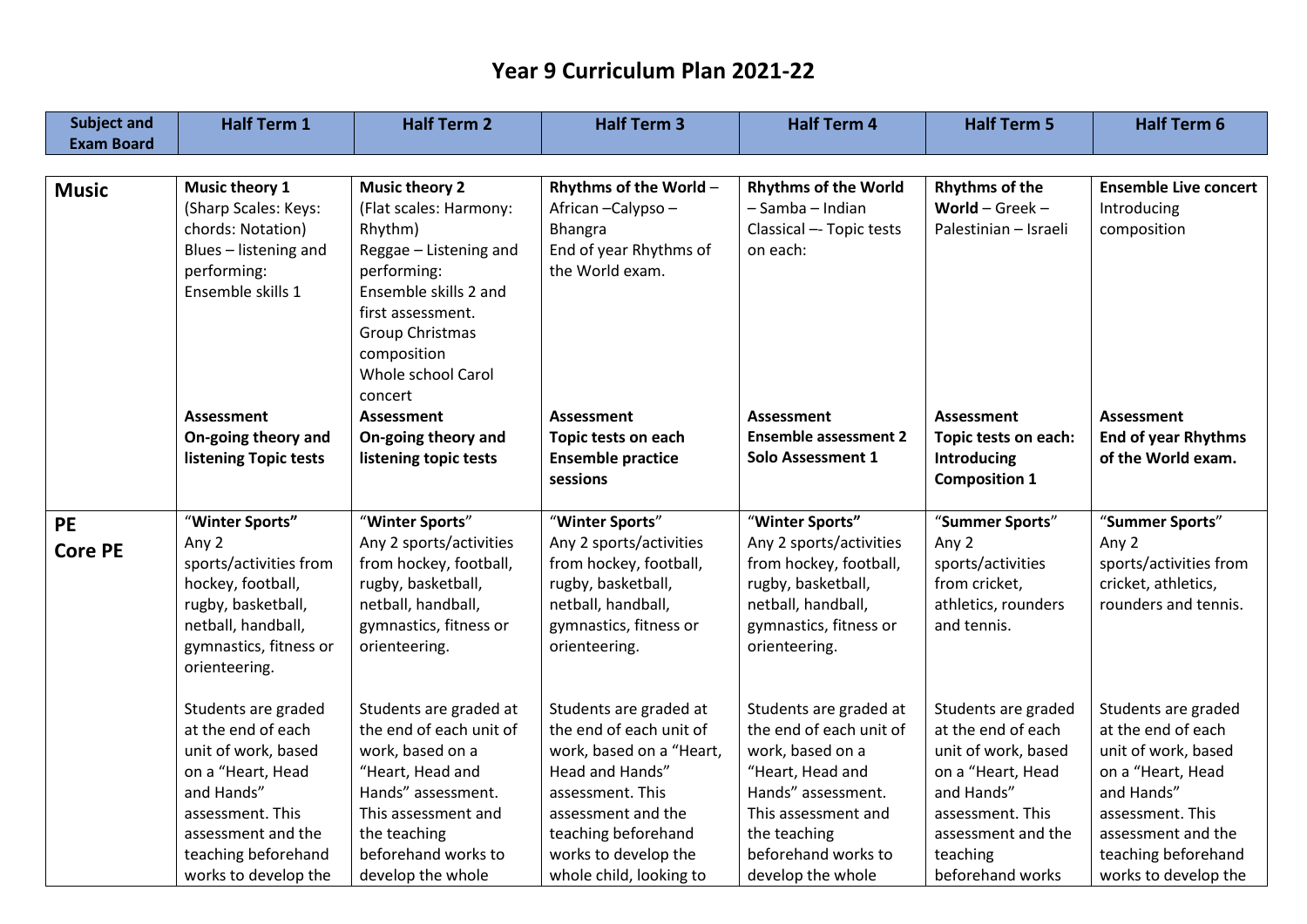| <b>Subject and</b>             | <b>Half Term 1</b>                                                                                                                                                                                                                            | <b>Half Term 2</b>                                                                                                                                                                                                                      | <b>Half Term 3</b>                                                                                                                                                                                                 | <b>Half Term 4</b>                                                                                                                                                                                                                                                                                         | <b>Half Term 5</b>                                                                                                                                                                                                                                                                                               | <b>Half Term 6</b>                                                                                                                                                                                                                                                                                            |
|--------------------------------|-----------------------------------------------------------------------------------------------------------------------------------------------------------------------------------------------------------------------------------------------|-----------------------------------------------------------------------------------------------------------------------------------------------------------------------------------------------------------------------------------------|--------------------------------------------------------------------------------------------------------------------------------------------------------------------------------------------------------------------|------------------------------------------------------------------------------------------------------------------------------------------------------------------------------------------------------------------------------------------------------------------------------------------------------------|------------------------------------------------------------------------------------------------------------------------------------------------------------------------------------------------------------------------------------------------------------------------------------------------------------------|---------------------------------------------------------------------------------------------------------------------------------------------------------------------------------------------------------------------------------------------------------------------------------------------------------------|
| <b>Exam Board</b>              |                                                                                                                                                                                                                                               |                                                                                                                                                                                                                                         |                                                                                                                                                                                                                    |                                                                                                                                                                                                                                                                                                            |                                                                                                                                                                                                                                                                                                                  |                                                                                                                                                                                                                                                                                                               |
|                                | whole child, looking<br>to improve physical,<br>mental and social<br>competencies as well<br>as developing<br>students knowledge<br>and understanding of<br>concepts surrounding<br>sport, officiating,<br>leadership, health<br>and fitness. | child, looking to<br>improve physical,<br>mental and social<br>competencies as well<br>as developing students<br>knowledge and<br>understanding of<br>concepts surrounding<br>sport, officiating,<br>leadership, health and<br>fitness. | improve physical,<br>mental and social<br>competencies as well as<br>developing students<br>knowledge and<br>understanding of<br>concepts surrounding<br>sport, officiating,<br>leadership, health and<br>fitness. | child, looking to<br>improve physical,<br>mental and social<br>competencies as well<br>as developing students<br>knowledge and<br>understanding of<br>concepts surrounding<br>sport, officiating,<br>leadership, health and<br>fitness.                                                                    | to develop the<br>whole child, looking<br>to improve physical,<br>mental and social<br>competencies as<br>well as developing<br>students knowledge<br>and understanding<br>of concepts<br>surrounding sport,<br>officiating,<br>leadership, health<br>and fitness.                                               | whole child, looking<br>to improve physical,<br>mental and social<br>competencies as well<br>as developing<br>students knowledge<br>and understanding of<br>concepts surrounding<br>sport, officiating,<br>leadership, health<br>and fitness.                                                                 |
| <b>PE</b><br><b>BTEC Sport</b> | Students begin their<br><b>BTEC Sport course</b><br>with Unit $1 -$ Fitness<br>for Sport and<br>Exercise.                                                                                                                                     | Students continue with<br>their BTEC Sport<br>course Unit 1 - Fitness<br>for Sport and Exercise.                                                                                                                                        | Students continue with<br>their BTEC Sport Unit 1-<br>Fitness for Sport and<br>Exercise.                                                                                                                           | Students continue<br>their BTEC Sport<br>course with Unit $6 -$<br><b>Leading Sports</b><br>Activities.                                                                                                                                                                                                    | Students continue<br>their BTEC Sport<br>course; Unit 6-<br><b>Leading Sports</b><br>Activities.                                                                                                                                                                                                                 | Students continue<br>their BTEC Sport<br>course; Unit 6-<br><b>Leading Sports</b><br>Activities.                                                                                                                                                                                                              |
|                                | This is an exam<br>based Unit and<br>lessons will take the<br>form of learning<br>exam based content,<br>revision, revision<br>exercises, and exam<br>practice.                                                                               | This is an exam based<br>Unit and lessons will<br>take the form of<br>learning exam based<br>content, revision,<br>revision exercises, and<br>exam practice.                                                                            | This is an exam based<br>Unit and lessons will<br>take the form of<br>learning exam based<br>content, revision,<br>revision exercises, and<br>exam practice.                                                       | <b>Assessment is based</b><br>on the successful<br>completion of a series<br>of assignments within<br>the Unit of Work.<br><b>Assignments are</b><br>graded Fail, Pass,<br><b>Merit or Distinction.</b><br><b>Grades for each and</b><br>every assignment go<br>towards the student's<br>final GCSE grade. | <b>Assessment is based</b><br>on the successful<br>completion of a<br>series of<br>assignments within<br>the Unit of Work.<br><b>Assignments are</b><br>graded Fail, Pass,<br><b>Merit or Distinction.</b><br><b>Grades for each and</b><br>every assignment go<br>towards the<br>student's final GCSE<br>grade. | <b>Assessment is based</b><br>on the successful<br>completion of a<br>series of assignments<br>within the Unit of<br><b>Work. Assignments</b><br>are graded Fail, Pass,<br><b>Merit or Distinction.</b><br><b>Grades for each and</b><br>every assignment go<br>towards the<br>student's final GCSE<br>grade. |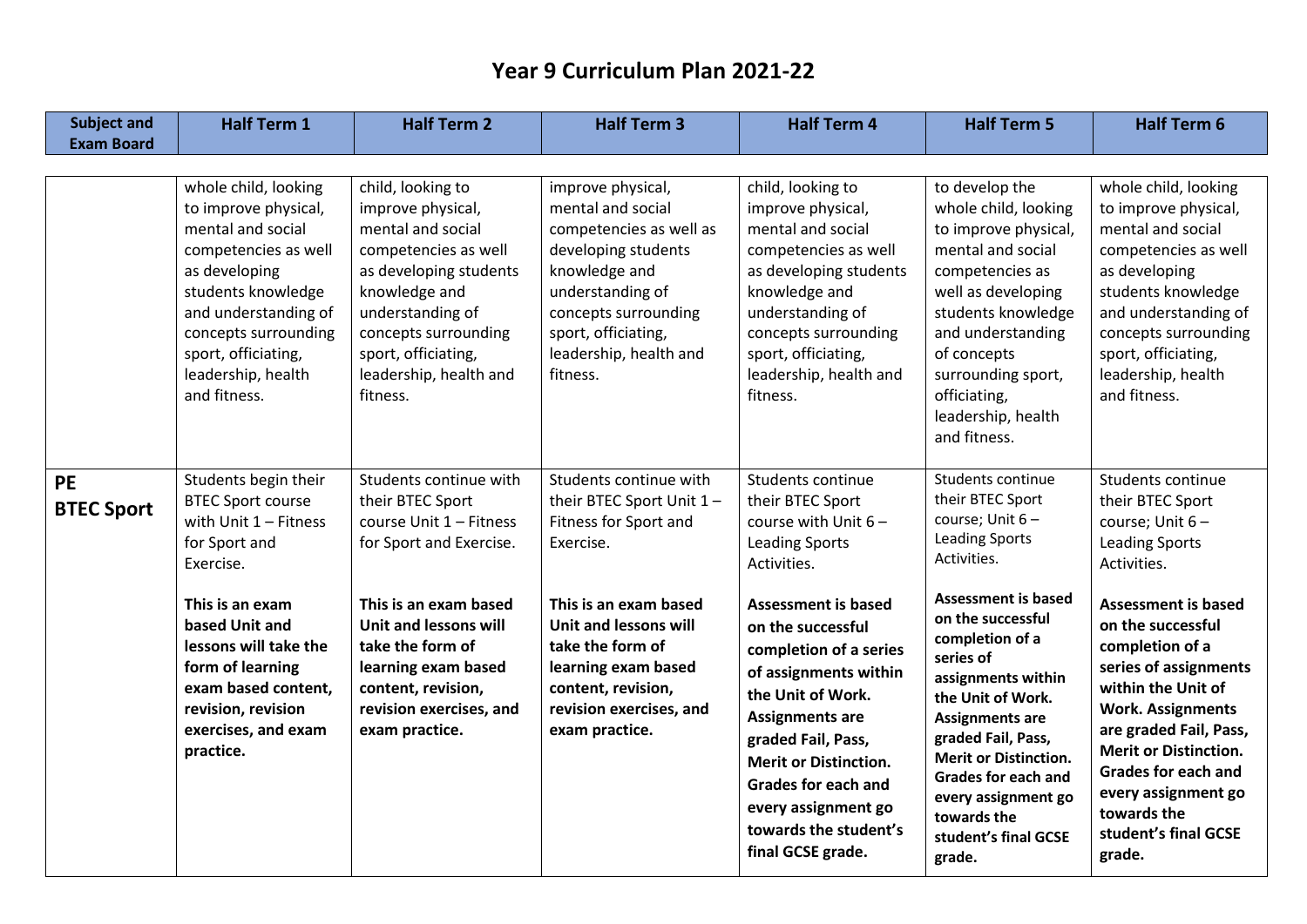| <b>Subject and</b> | <b>Half Term 1</b>      | <b>Half Term 2</b>              | <b>Half Term 3</b>                | <b>Half Term 4</b>                | <b>Half Term 5</b>        | <b>Half Term 6</b>          |
|--------------------|-------------------------|---------------------------------|-----------------------------------|-----------------------------------|---------------------------|-----------------------------|
| <b>Exam Board</b>  |                         |                                 |                                   |                                   |                           |                             |
|                    |                         |                                 |                                   |                                   |                           |                             |
| <b>Physics</b>     | Changes in<br>P1.1      | P1.7<br>Energy                  | P2.1<br><b>Energy Transfer</b>    | Specific Heat<br>P <sub>2.4</sub> | Revision<br>P3.1          | P3.4<br>Energy              |
|                    | <b>Energy Stores</b>    | Dissipation                     | P2.2<br>Infrared                  | Capacity                          | Lesson for Triple         | Demands                     |
|                    | P1.2<br>Conservation    | P1.8<br>Energy and              | radiation (Triple Only)           | P <sub>2.5</sub><br>$RPA1/14-$    | $P3.2$ RPA 2-             | Energy from<br>P3.5         |
| <b>AQA</b>         | of Energy               | Efficiency                      | P <sub>2.3</sub><br>More About    | <b>Specific Heat Capacity</b>     | <b>Thermal Insulation</b> | Wind and Water              |
|                    | P1.3<br>Energy and      | P <sub>1.9</sub><br>Electrical  | <b>Infrared Radiation (Triple</b> | P2.6<br>$RPA1/14-$                | (Different Materials)     | P3.6<br>Power from          |
|                    | Work                    | Appliances                      | Only)                             | <b>Specific Heat</b>              | $P3.2$ RPA 2-             | the Sun and the Earth       |
|                    | P1.4<br>Gravitational   | P1.10 Energy and                |                                   | P <sub>2.7</sub><br>Heating and   | <b>Thermal Insulation</b> | P3.7<br>Energy and          |
|                    | <b>Potential Energy</b> | Power                           |                                   | <b>Insulating Buildings</b>       | (Same Materials)          | the Environment             |
|                    | <b>Stores</b>           |                                 |                                   |                                   | P3.3<br>$RPA2-$           | P3.8<br><b>Big Energy</b>   |
|                    | P1.5<br>Kinetic and     |                                 |                                   |                                   |                           | <b>Issues</b>               |
|                    | <b>Elastic Stores</b>   | Assessment                      |                                   | <b>Assessment</b>                 | Assessment                | Assessment                  |
|                    |                         | P1.6<br><b>Formative</b>        |                                   | P2.8<br><b>End-of-Topic</b>       | <b>Thermal Insulation</b> | P3.9<br><b>End-of-Topic</b> |
|                    |                         | assessment                      |                                   | <b>Test</b>                       |                           | <b>Test</b>                 |
|                    |                         | P1.11 Formative                 |                                   | <b>Capacity Assessment</b>        |                           |                             |
|                    |                         | assessment                      |                                   |                                   |                           |                             |
| <b>RE</b>          | Introduction to         | An Introduction to              | - Crime and Punishment            | <b>Religion and Life-</b>         | Virtue ethics and the     | <b>Human Rights</b>         |
|                    | <b>Humanism</b>         | debates and Ethics.             | Ethics - including capital        | Abortion, blood                   | just war theory - War     |                             |
|                    |                         |                                 | punishment and the                | transfusions and                  | and Peace - Nuclear       |                             |
|                    |                         |                                 | effects of crime and              | cloning                           | War project               |                             |
|                    |                         |                                 | prison                            |                                   |                           |                             |
|                    |                         |                                 |                                   |                                   |                           |                             |
|                    |                         |                                 |                                   |                                   |                           |                             |
|                    | Essay on debating the   | <b>Ethical Decisions Debate</b> | Should we allow capital           | <b>Poster Assessment</b>          | Newspaper                 | Human Rights                |
|                    | value of Humanism       | Task                            | punishment group                  |                                   | Assessment on             | <b>Violation Case Study</b> |
|                    |                         |                                 | presentation and essay            |                                   | Nuclear War               | Task                        |
|                    |                         |                                 |                                   |                                   |                           |                             |
|                    |                         |                                 |                                   |                                   |                           |                             |
|                    | Module $1 -$            | Module $1 -$                    | Module 2 - Mi vida en             | Module 2 - Mi vida en             | Module 3 - Mi             |                             |
| <b>Spanish</b>     |                         |                                 |                                   |                                   |                           | Module 3 - Mi gente         |
|                    | <b>Desconectate</b>     | <b>Desconectate</b>             | el insti                          | el insti                          | gente                     |                             |
|                    |                         |                                 |                                   |                                   |                           | (socialising and            |
|                    | (holidays, weather,     | (holidays, weather,             | (school subjects,                 | (school subjects,                 | (socialising and          | family, present tense,      |
|                    | preterite tense,        | preterite tense, present        | opinions, school                  | opinions, school                  | family, present           | describing people,          |
|                    | present tense, what     | tense, what you do in           | facilities, school uniform        | facilities, school                | tense, describing         | social networks, para       |